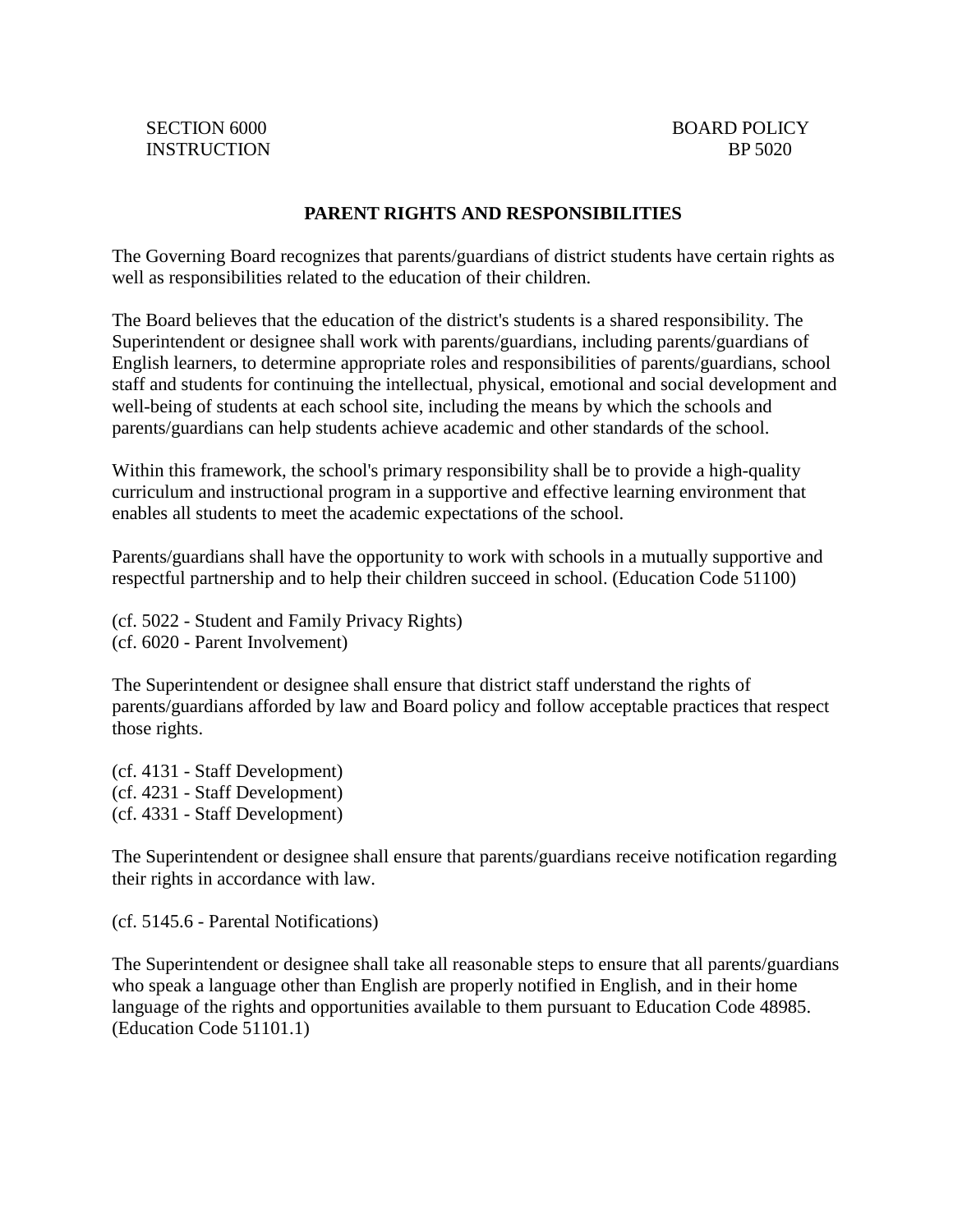| Legal Reference:             |                                                 |
|------------------------------|-------------------------------------------------|
| <b>EDUCATION CODE</b>        |                                                 |
| 33126                        | School accountability report card               |
| 35291                        | Disciplinary rules                              |
| 48070.5                      | Promotion and retention of students             |
| 48985                        | Notice to parent in language other than English |
| 49091.10-49091.19            | Parental review of curriculum and instruction   |
| 49602                        | Confidentiality of pupil information            |
| 51100-51102                  | Parent/guardian rights                          |
| 51513                        | Personal beliefs                                |
| 60510                        | Disposal of surplus instructional materials     |
| UNITED STATES CODE, TITLE 20 |                                                 |
| 1232g                        | Family Educational Rights and Privacy Act       |
| 1232h                        | Protection of pupil rights                      |
|                              |                                                 |

Management Resources: WEB SITES CSBA: http://www.csba.org CDE: http://www.cde.ca.gov

ADOPTED: 9/10/2014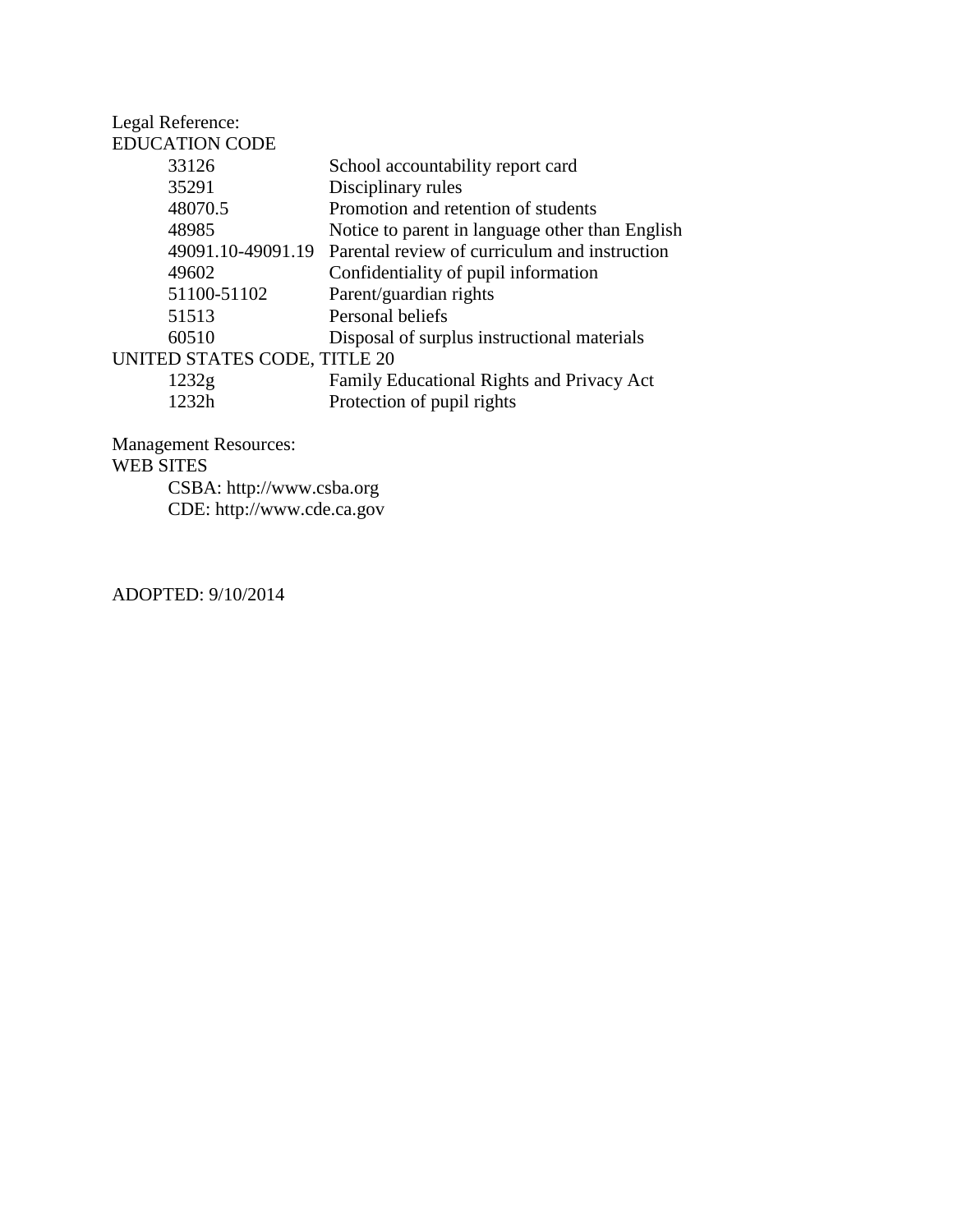SECTION 6000 ADMINISTRATIVE REGULATIONS

## **PARENT RIGHTS AND RESPONSIBILITIES**

Parent/Guardian Rights

The rights of parents/guardians of district students include, but are not limited to, the following:

1. To observe, within a reasonable period of time after making the request, the classroom(s) in which their child is enrolled or for the purpose of selecting the school in which their child will be enrolled. (Education Code 51101)

Parents/guardians may observe instructional and other school activities that involve their child in accordance with Board policy and administrative regulations adopted to ensure the safety of students and staff, prevent undue interference with instruction or harassment of school staff, and provide reasonable accommodation to parents/guardians. Upon written request by a parent/guardian, the Superintendent or designee shall arrange for parental observation of a class or activity in a reasonable time frame and in accordance with Board policy and administrative regulations. (Education Code 49091.10)

(cf. 6116 - Classroom Interruptions)

- 2. To meet, within a reasonable time of their request, with their child's teacher(s) and the principal. (Education Code 51101)
- 3. Under the supervision of district employees, to volunteer their time and resources for the improvement of school facilities and school programs, including, but not limited to, providing assistance in the classroom with the approval, and under the direct supervision, of the teacher. (Education Code 51101)
- 4. To be notified on a timely basis if their child is absent from school without permission. (Education Code 51101)

(cf. 5113 - Absences and Excuses)

5. To receive the results of their child's performance and the school's performance on standardized tests and statewide tests. (Education Code 51101)

For parents/guardians of English learners, this right shall include the right to receive the results of their child's performance on the English language development test. (Education Code 51101.1)

(cf. 0500 - Accountability) (cf. 0510 - School Accountability Report Card)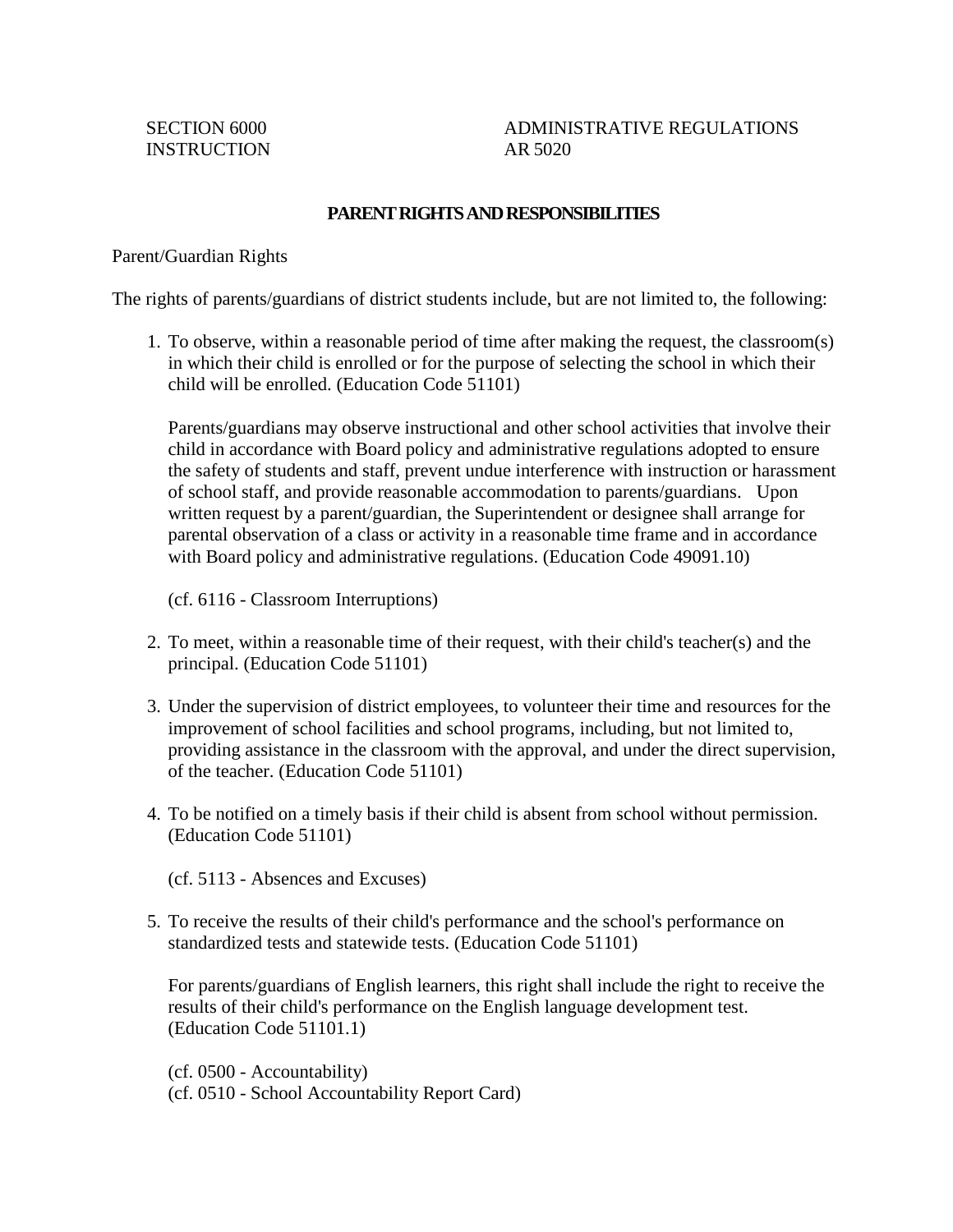(cf. 6162.51 - State Academic Achievement Tests) (cf. 6162.52 - High School Exit Examination) (cf. 6174 - Education for English Language Learners)

- 6. To request a particular school for their child and to receive a response from the district. (Education Code 51101)
	- (cf. 5116.1 Intradistrict Open Enrollment) (cf. 5117 - Interdistrict Attendance)
- 7. To have a school environment for their child that is safe and supportive of learning. (Education Code 51101)

(cf. 0450 - Comprehensive Safety Plan) (cf. 3515 - Campus Security) (cf. 5131 - Conduct) (cf. 5137 - Positive School Climate) (cf. 5142 - Safety)

8. To examine the curriculum materials of the class(es) in which their child is enrolled. (Education Code 51101; 20 USC 1232h)

Parents/guardians may inspect, in a reasonable time frame, all primary supplemental instructional materials and assessments stored by the classroom teacher, including textbooks, teacher's manuals, films, tapes and software. (Education Code 49091.10)

Each school site shall make available to parents/guardians and others, upon request, a copy of the syllabus for each course, including the titles, descriptions and instructional aims of the course. (Education Code 49091.14)

The school may charge an amount not to exceed the cost of duplication. (Education Code 49091.14)

- (cf. 1312.2 Complaints Concerning Instructional Materials) (cf. 1312.4 - Williams Uniform Complaint Procedures) (cf. 6141 - Curriculum Development and Evaluation) (cf. 6142.1 - Sexual Health and HIV/AIDS Prevention Instruction) (cf. 6161.1 - Selection and Evaluation of Instructional Materials) (cf. 6161.11 - Supplementary Instructional Materials)
- 9. To be informed of their child's progress in school and of the appropriate school personnel whom they should contact if problems arise with their child. (Education Code 51101)
	- (cf. 5121 Grades/Evaluation of Student Achievement)
	- (cf. 6020 Parent Involvement)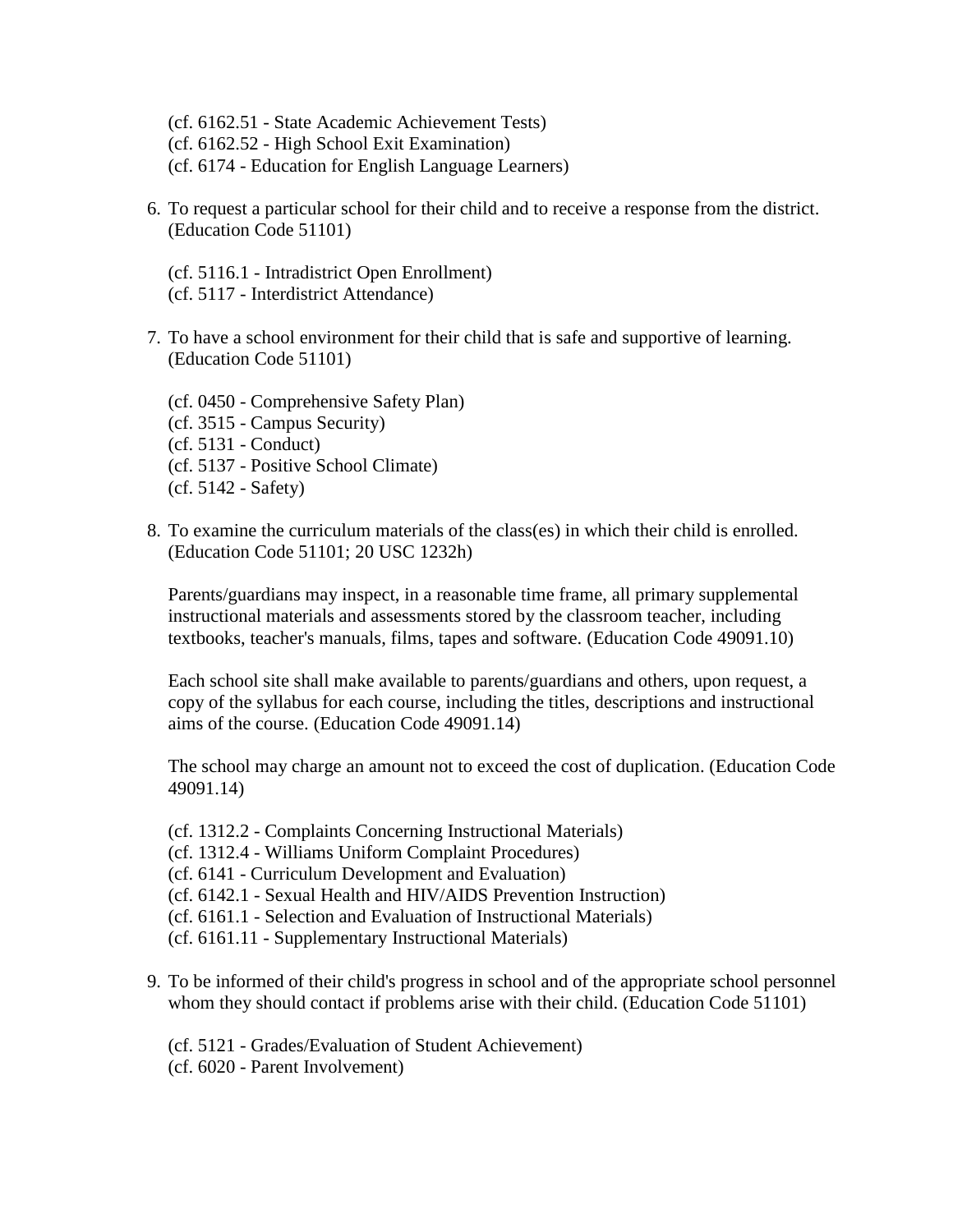10. For parents/guardians of English learners, to support their child's advancement toward literacy. (Education Code 51101.1)

The Superintendent or designee may make available, to the extent possible, surplus or undistributed instructional materials to parents/guardians pursuant to Education Code 60510. (Education Code 51101.1)

(cf. 3270 - Sale and Disposal of Books, Equipment and Supplies)

11. For parents/guardians of English learners, to be informed, through the school accountability report card, about statewide and local academic standards, testing programs, accountability measures and school improvement efforts. (Education Code 51101.1)

(cf. 0520.2 - Title I Program Improvement Schools) (cf. 0520.3 - Title I Program Improvement Districts)

12. To have access to the school records of their child. (Education Code 51101)

(cf. 5125 - Student Records) (cf. 5125.1 - Release of Directory Information)

13. To receive information concerning the academic performance standards, proficiencies or skills their child is expected to accomplish. (Education Code 51101)

(cf. 6011 - Academic Standards) (cf. 6146.1 - High School Graduation Requirements) (cf. 6146.4 - Differential Graduation and Competency Standards for Students with Disabilities) (cf. 6146.5 - Elementary/Middle School Graduation Requirements)

14. To be informed in advance about school rules, including disciplinary rules and procedures in accordance with Education Code 48980, attendance policies, dress codes and procedures for visiting the school. (Education Code 51101)

(cf. 1250 - Visitors/Outsiders) (cf. 5132 - Dress and Grooming) (cf. 5144 - Discipline) (cf. 5145.6 - Parental Notifications)

15. To be notified, as early in the school year as practicable pursuant to Education Code 48070.5, if their child is identified as being at risk of retention and of their right to consult with school personnel responsible for a decision to promote or retain their child and to appeal such a decision (Education Code 51101)

(cf. 5123 - Promotion/Acceleration/Retention)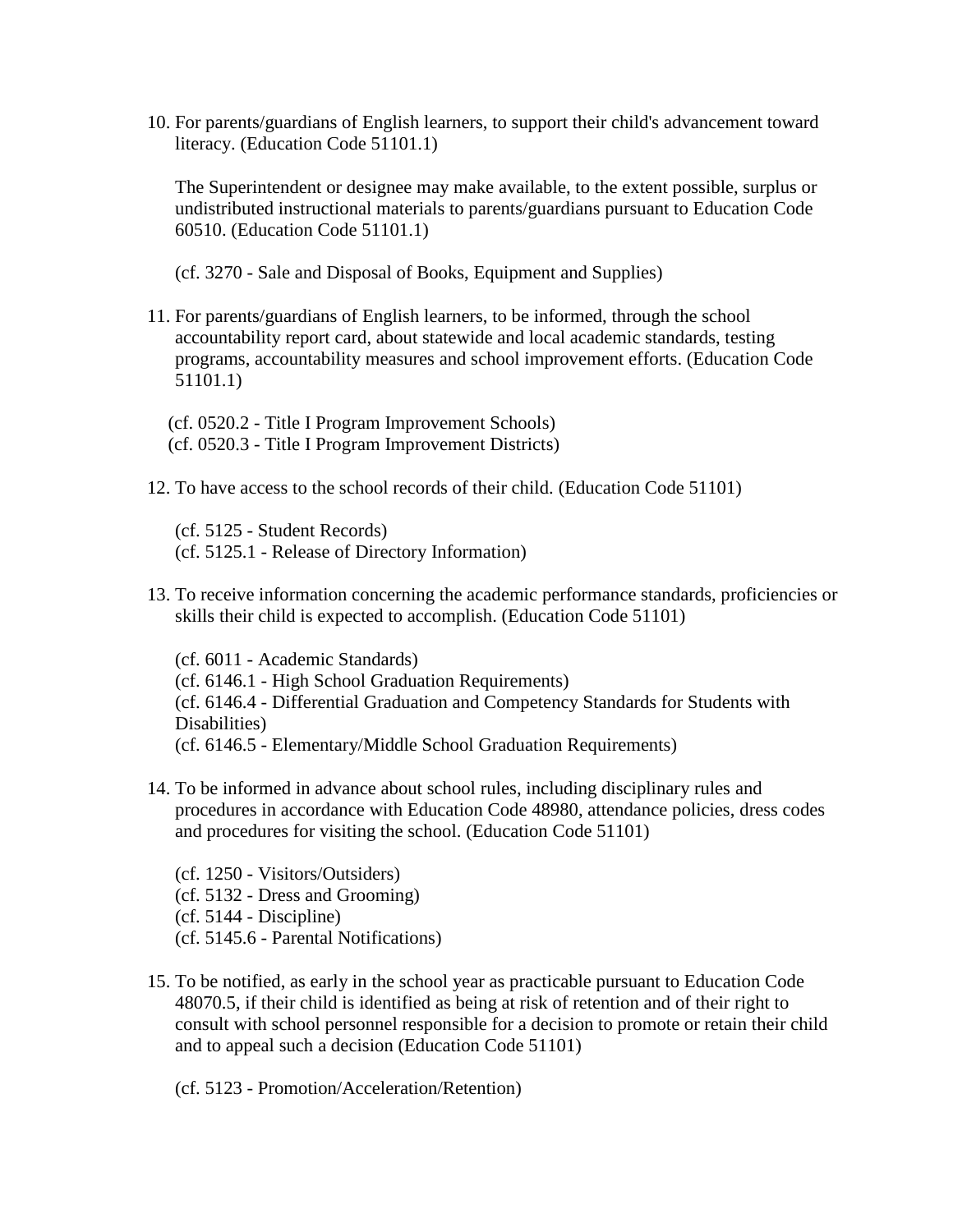16. To receive information about any psychological testing the school does involving their child and to deny permission to give the test. (Education Code 51101)

(cf. 6164.2 - Guidance/Counseling Services) (cf. 6164.4 - Identification and Evaluation of Individuals for Special Education) (cf. 6164.6 - Identification and Education Under Section 504)

17. To refuse to submit or to participate in any assessment, analysis, evaluation or monitoring of the quality or character of the student's home life, any form of parental screening or testing, any nonacademic home-based counseling program, parent training, or any prescribed family education service plan and to inspect any survey collecting personal information. (Education Code 49091.18; 20 USC 1232h)

(cf. 5022 - Student and Family Privacy Rights)

18. To participate as a member of a parent advisory committee, school site council or site-based management leadership team in accordance with any rules and regulations governing membership in these organizations. (Education Code 51101)

For parents/guardians of English learners, this right shall include the right to participate in school and district advisory bodies in accordance with federal and state law and regulations. (Education Code 51101.1)

(cf. 0420 - School Plans/Site Councils) (cf. 1220 - Citizen Advisory Committees) (cf. 6171 - Title I Programs) (cf. 6175 - Migrant Education Program)

19. To question anything in their child's record that the parent/guardian feels is inaccurate or misleading or is an invasion of privacy and to receive a response from the school. (Education Code 51101)

(cf. 5125.3 - Challenging Student Records)

20. To provide informed, written parental consent before their child is tested for a behavioral, mental or emotional evaluation. A general consent, including medical consent used to approve admission to or involvement in a special education or remedial program or regular school activity, shall not constitute written consent for these purposes. (Education Code 49091.12)

(cf. 5131.6 - Alcohol and Other Drugs) (cf. 5141.3 - Health Examinations)